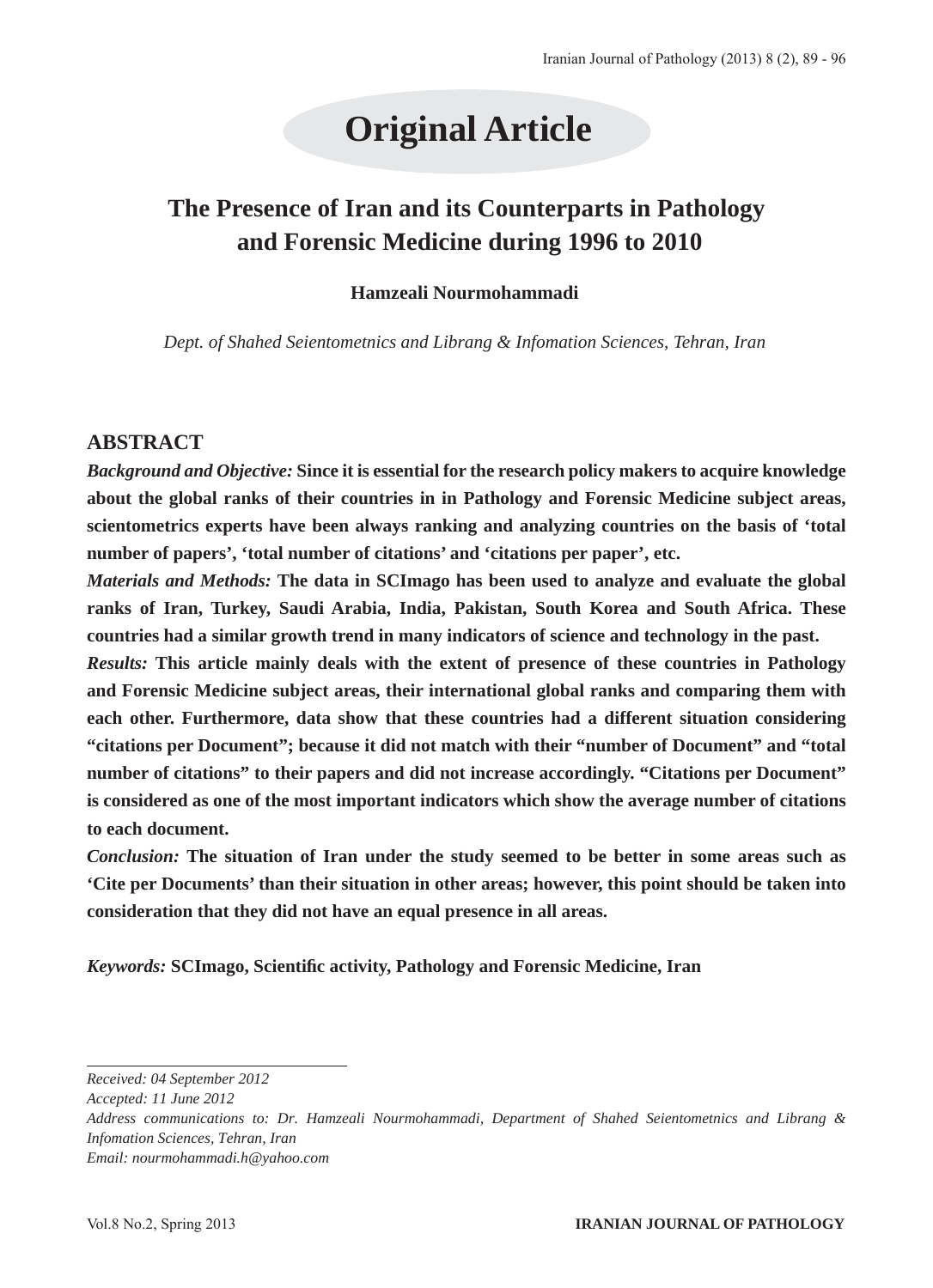#### **Introduction**

outh Africa, one of the most important<br>countries of Africa, has undergone<br>humerous developments during the countries of Africa, has undergone numerous developments during the last two decades considering the expansion of its indicators of sciences and technology. These developments mainly resulted from its independence and freedom from Apartheid. Other countries such as South Korea and India in Asia have had such improvements in various indicators of sciences and technology that have attracted many communities of science and technology as well as global markets to their products and services. Moreover, Iran, as another Asian country which had faced imposed war up to late 1980s, initiated its development programs in different scientific, cultural, economic and political aspects (1).

The development programs in each of these countries have had different influences in their scientific, cultural, economic and social aspects. The extent of participation and the global place of each of these countries in the production of science have been always considered as the most important indicators of science and technology. Therefore, it is possible to evaluate the quality of performance of these countries with the abovementioned information and merging them with the results of separate studies which are carried out on the situation of each country through other indicators of science and technology.

It is impractical to judge about their scientific developments in all aspects only on the basis of the information retrieved from these indicators. Therefore, this information makes it only possible to evaluate and compare the scientific outputs of these countries. The evaluation of ideality of their performance requires another independent research which would be conducted

to identify the extent of input which was required to produce such output (2).

SCImago is one of the most important bases of SCOPUS which can be used to analyze the international places of countries regarding their production of scientific production. Besides, it offers data for ranking scientific production, countries, and journals in the world on the basis of these indicators: "number of document", "total number of citations", and "citations per document". Furthermore, introduces "H-index" and "International collaboration". Since SCImago covers a major portion of journals, it makes it possible to compare the global places and the extent of focus of countries; therefore, scientometrics experts and science and research policy makers have paid attention to it.

In this article, the global places of Iran, South Africa, South Korea, Saudi Arabia, Turkey, Pakistan and India are compared and evaluated according to the data retrieved from SCImago.

The most important purpose of this research is the study and comparison of the situation of Journals of each of the mentioned countries published in international journals during the fifteen years from 1996 to 2010. It was also tended to analyze the global ranks of each country according "number of document", "total number of citations", and "citations per document". Furthermore, introduces "H-index" and "International collaboration". Moreover, the analysis and comparison of this situation is also considered as one of the objectives of this research (3).

A comparative study of the situation of Iranian documents with the situation of other countries in the region can be influential in leading the major research plans of Iran to achieve its regional goals and outpace the countries in the region;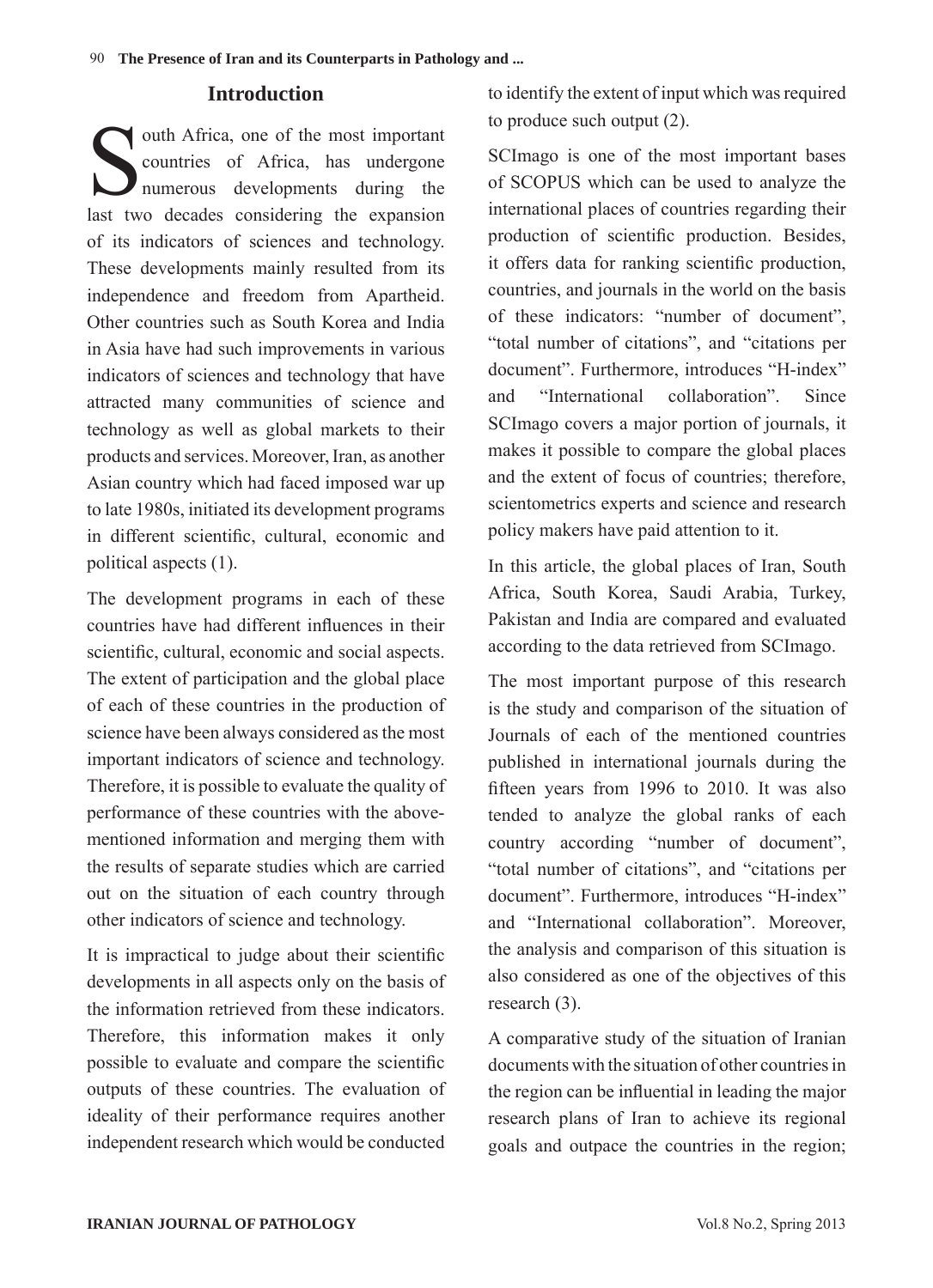however, it must be taken into consideration that useful information can also be obtained from the study of this situation in the countries which have had considerable growth according to many indicators of research and development. Some of the most important benefits of this study are: to recognize the priority of Journal Ranking, in each country, to see which Journal have been paid less attention to, to recognize the growth rate of Document of these countries in order to use them in later researches which would deal with scientific developments of these countries and to evaluate and compare the extent of growth of Documents of these countries with their growth considering other indicators of scientific Production (4).

India, South Korea, India and South Africa have been chosen in this study because they had similar situations to Iran in the early 1990s, considering many of the global indicators of science and technology; however, all these countries have had quite different situations during the recent years. South Korea and India, as two Asian countries, have enjoyed considerable improvements considering various indicators of sciences and technology and have attracted the attention of many countries. South Africa has also had great improvements since its political independence.

#### **Material and Methods**

This study was conducted through library method and the data was analyzed via comparative and descriptive method. The data in this account was collected from SCImagi during February 20 to June 02, 2012. The data in SCImao covers papers during the fifteen years between 1996 and 2010. This data has been updated by SCImago on, 2012.

#### **Results**

Global Place of All Iranian Production in Pathology and Forensic Medicine vs. Other Countries under the Study

A comparison of the countries under the study on the basis of the data at SCImago shows that during the 15 years from 1996 to 2010, Iran, Turkey, Saudi Arabia, India, Pakistan, South Korea and South Africa were respectively in the 33th, 20th, 44th, 11th, 57th, 17th and 32th places in the world considering the number of Documents in all subject areas. Thus, India and South Korea outpaced other counties under the study during the mentioned 15 years (5).

Table 1 demonstrates details of the situation of each country considering "number of document", "total number of citations", and "citations per document". Furthermore, introduces "H-index" and "International collaboration".

Table 1 also shows that these countries were placed in almost the same order considering both "total number of citations" and "number of document". India and South Korea were respectively placed in the 10th and 14th ranks considering "total number of papers" and in the 16th and 15th rank regarding "total number of citations".

Thus, India and South Korea had higher ranks than Iran and South Africa regarding both "total number of papers" and "total number of citations". Another important point is that although "total number of citations" of these countries was more than their "number of papers", their global ranks on the basis of "total number of citations" were 2 to 7 times lower than their rank on the basis of "number of papers".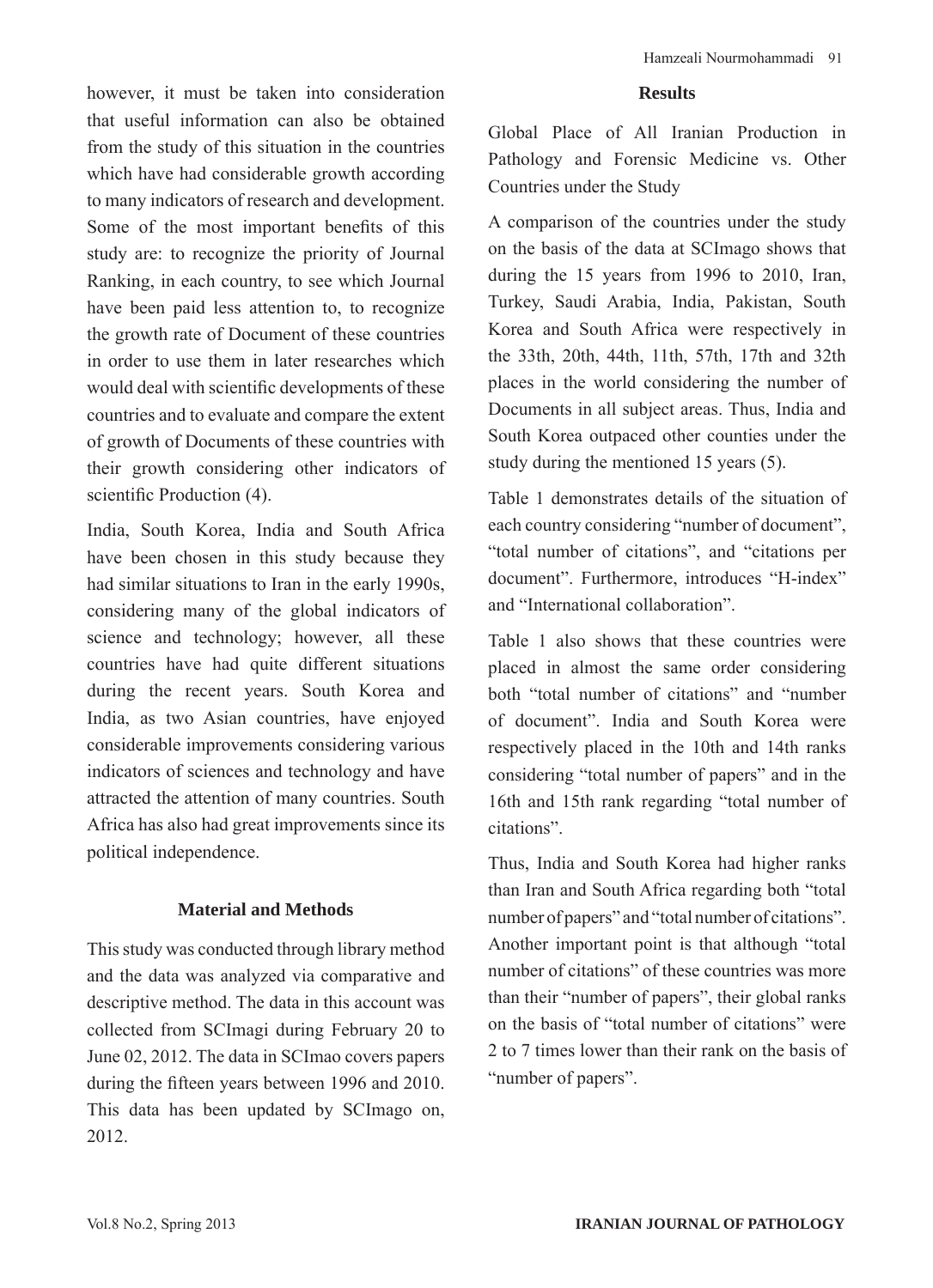| Country      | Document Cite able Cites |                 |       | Self- | <b>Cites per</b> | Self-                                 | <b>H</b> Index |                 | <b>%Citation</b> International |
|--------------|--------------------------|-----------------|-------|-------|------------------|---------------------------------------|----------------|-----------------|--------------------------------|
|              |                          | <b>Document</b> |       |       |                  | <b>Citation Document Citation per</b> |                | per             | collaboration                  |
|              |                          |                 |       |       |                  | <b>Document</b>                       |                | <b>Document</b> |                                |
| Iran         | 692                      | 607             | 2234  | 641   | 6.02             | 4.67                                  | 19             | 72.72           | 20.96                          |
| Turkey       | 1497                     | 1420            | 9116  | 1471  | 7.49             | 6.22                                  | 31             | 81.62           | 18.75                          |
| Saudi Arabia | 247                      | 238             | 2198  | 190   | 9.81             | 8.96                                  | 22             | 82.16           | 43.40                          |
| South Korea  | 2099                     | 1991            | 19357 | 3168  | 12.85            | 10.64                                 | 53             | 85.44           | 23.87                          |
| South Africa | 694                      | 650             | 7020  | 926   | 10.23            | 8.88                                  | 37             | 81.58           | 31.64                          |
| India        | 3087                     | 2756            | 12629 | 4438  | 5.40             | 3.59                                  | 35             | 66.88           | 13.77                          |
| Pakistan     | 97                       | 89              | 577   | 83    | 6.96             | 6.01                                  | 13             | 88.81           | 49.00                          |

**Table 1-** A Comparison of the global ranks of countries in Pathology and Forensic Medicine in SCImago

Furthermore, Table 1 show that these countries had a different situation considering "citations per Document"; because it did not match with their "number of Document" and "total number of citations" to their papers and did not increase accordingly. "Citations per Document" is considered as one of the most important indicators which show the average number of citations to each Document. According to Table 1, South Africa had a better situation than the 5 other countries regarding this indicator; because, in average, it had the highest number of citations to each Document. However, it must be taken into account that none of the countries under the study had a suitable global rank in this regard. Even India which achieved the  $10<sup>th</sup>$  respectively regarding "number of Document" and "total number of citations" did not have a high rank considering "citations per Document". As observed in Table 1, Saudi Arabia had the lowest rank among these Islamic countries in this regard. Global Place of Iran VS Other Countries in SCImago considering "Total Number of Document in Pathology and Forensic Medicine" As mentioned earlier, the situation of Document of each country can be compared and evaluated according to other countries in SCImago. Therefore, the countries under the study are evaluated according to each other's.

| <b>Country</b>      | <b>World Rank</b> | <b>Document</b> | <b>Cite able Document</b> |
|---------------------|-------------------|-----------------|---------------------------|
| <b>India</b>        | 11                | 3087            | 2756                      |
| <b>South Korea</b>  | 17                | 2099            | 1991                      |
| <b>Turkey</b>       | 20                | 1497            | 1420                      |
| <b>Iran</b>         | 33                | 692             | 607                       |
| <b>South Africa</b> | 32                | 694             | 650                       |
| Saudi Arabia        | 44                | 247             | 238                       |
| <b>Pakistan</b>     | 57                | 97              | 89                        |

| Table 2- Ranks of these countries in SCI mago considering "Total Number of Document" |
|--------------------------------------------------------------------------------------|
|--------------------------------------------------------------------------------------|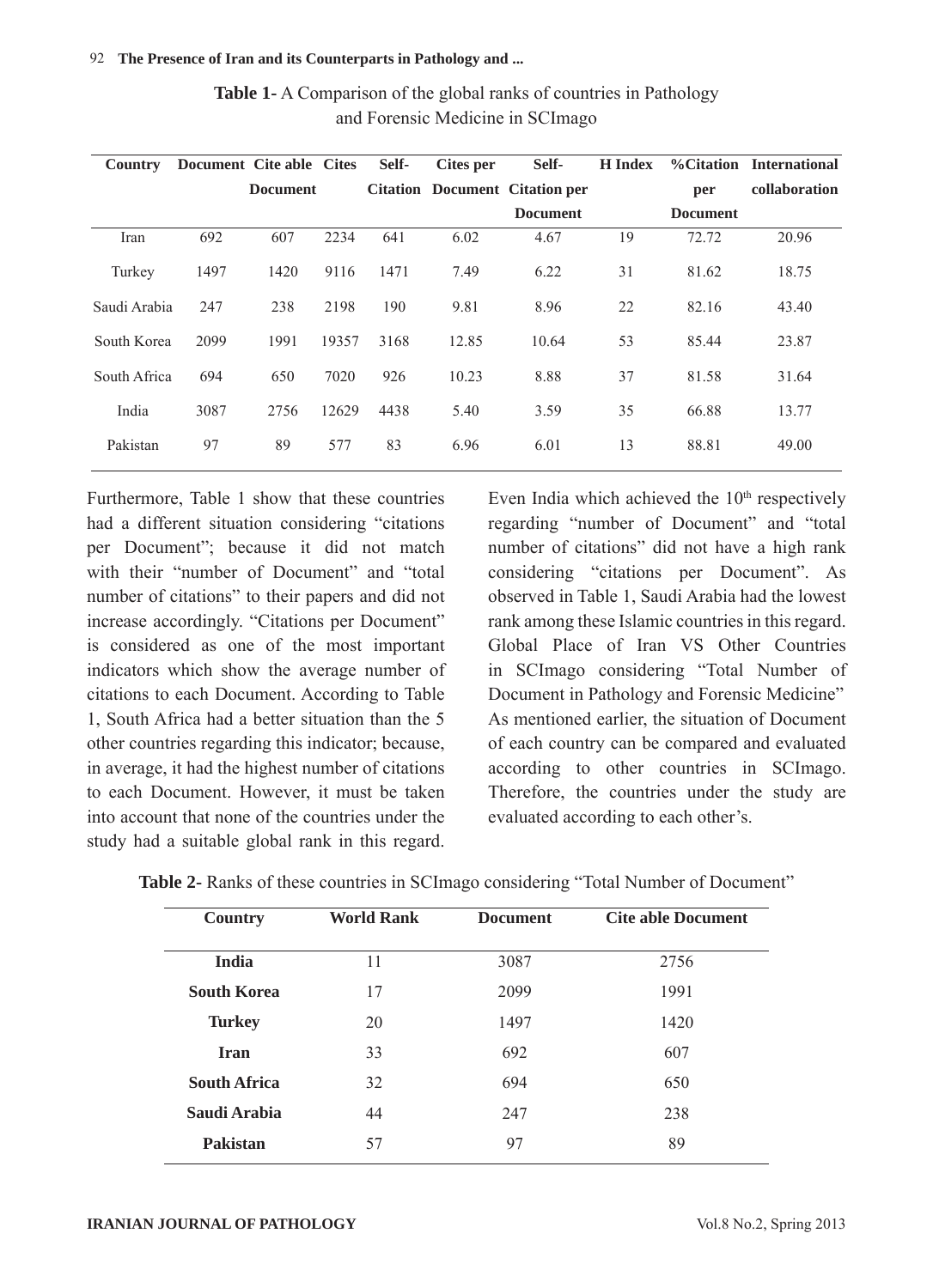However, India had more outstanding ranks in Documents in comparison with the other countries under the study. Among the 236 ranked countries, India achieved the 11<sup>th</sup> place in Documents and Cite able Documents. A comparison of the ranks of South Korea, South Africa and Iran shows that South Korea had higher ranks than Turkey and Iran.



**Fig. 1-** Number of documents and number of cite able documents

On the other hand, as Fig. 1 demonstrates, India and South Korea had respectively higher ranks in comparison with each other.

| <b>Country</b>      | <b>Cites</b> | <b>Self-Citation</b> | <b>Cites per Document</b> |
|---------------------|--------------|----------------------|---------------------------|
| <b>South Korea</b>  | 19357        | 3168                 | 12.85                     |
| <b>India</b>        | 12629        | 4438                 | 5.4                       |
| <b>Turkey</b>       | 9116         | 1471                 | 7.49                      |
| <b>South Africa</b> | 7020         | 926                  | 10.23                     |
| <b>Iran</b>         | 2234         | 641                  | 6.02                      |
| Saudi Arabia        | 2198         | 190                  | 9.81                      |
| Pakistan            | 577          | 83                   | 696                       |

**Table 3-** Comparison of ranks of countries in citation

South Korea and India had respectively better ranks in comparison with each other in 'Total Cites'. South Korea had better ranks than other countries under the study in Total Cites. In 'Cite

per Document' South Korea had better rank than other countries. Therefore, South Korea, and South Africa gained higher ranks in comparison with each other in total Rank.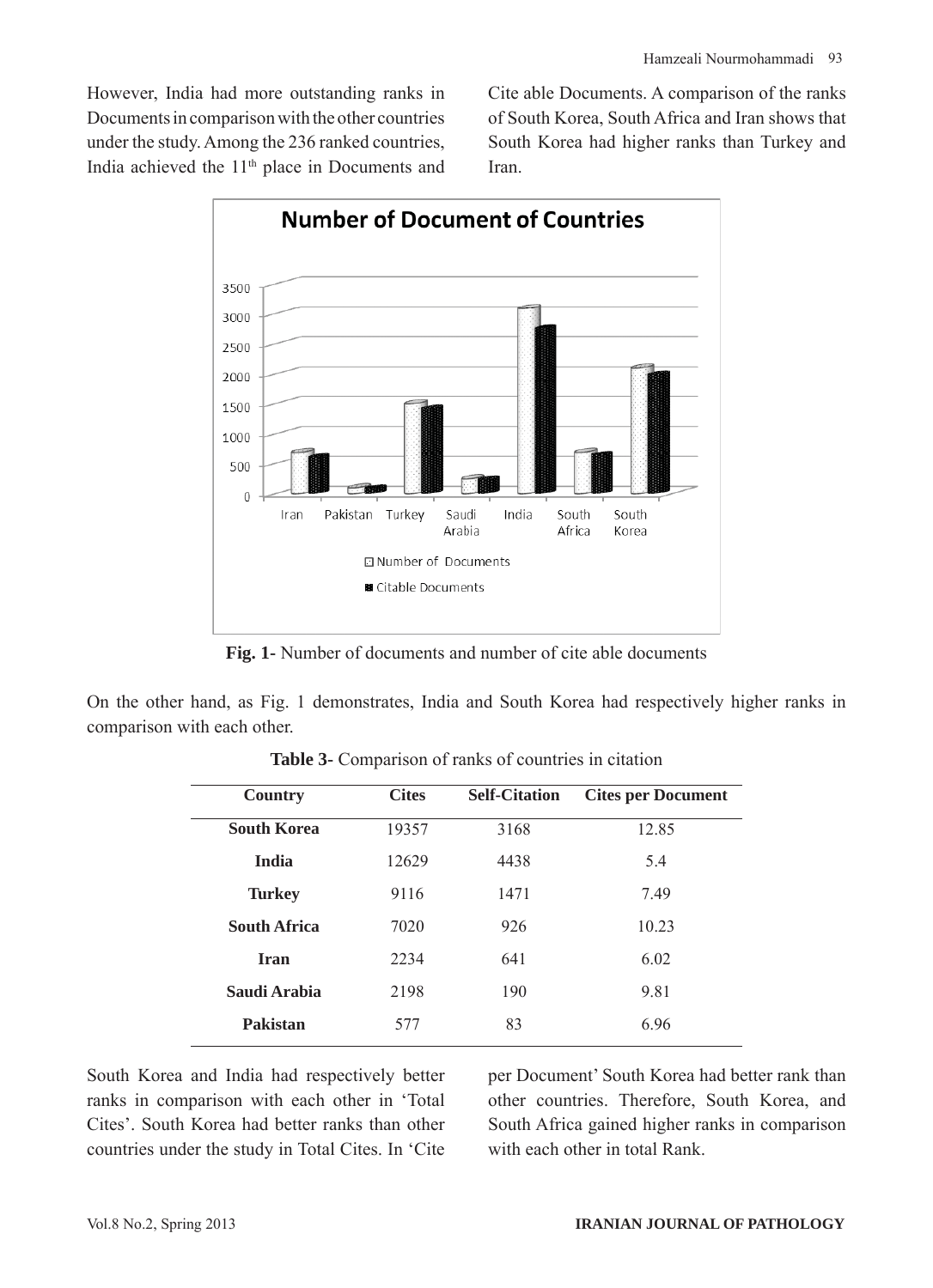#### 94 **The Presence of Iran and its Counterparts in Pathology and ...**

**Table 4-** Comparison of global ranks of countries in subject areas in pathology and forensic medicine

| <b>Country</b>      |      | <b>Self-Citation Self-Citation per</b> |
|---------------------|------|----------------------------------------|
|                     |      | <b>Document</b>                        |
| Iran                | 641  | 4.67                                   |
| <b>Turkey</b>       | 1471 | 6 22                                   |
| Saudi Arabia        | 190  | 8.96                                   |
| <b>South Korea</b>  | 3168 | 10.64                                  |
| <b>South Africa</b> | 926  | 8.88                                   |
| <b>India</b>        | 4438 | 3.59                                   |
| <b>Pakistan</b>     | 83   | 6.01                                   |

Table 3 make it possible to compare the situation of the countries under the study with each other in regard to their number of Self-Citation and Self-Citation per Document in Pathology and Forensic Medicine, it also reveals the situation and rank of these areas in each country. In other words, study of the global ranks of each country in Self-Citation and Self-Citation per Document the extent of attention of that country to these areas. Therefore, considering the fact that India and Iran had better ranks in 'Self-Citation per Document' in comparison with its ranks in other subject, it can be concluded that Iranian scientists paid more attention to areas during the 15 years between 1996 and December 2010 However South Korea had a different situation; it can be stated that South Korea had an outstanding presence in these areas.

However, it must be taken into account that publishing scientific Production is relevant to the number of researchers of a country. Thus, if it is planned to gain information about the scientific capabilities of research communities of a country in different subject areas in order to compare its situation with other countries, the judgment should be basically based on the rank and number of Documents of that country, not the number of its researchers or the investments of that country on special subject areas. As mentioned earlier,

these indicators can also be useful if it is aimed to study the number of Documents of each country, without considering its research performance. However, this comparison should take place between the countries with similar situations in political, social, economic, cultural and scientific areas in order to come to a reasonable conclusion. Of course, a comparison of their situation with the target countries can provide research policy makers with useful information about the distance between the subject areas in the countries under the study and the situation of leading countries and can lead them to improve this situation. Therefore, one of the procedures for a comparative study of the performance of different scientific areas is to compare the situation of number of Document and their activity such as Citation, Self-Citation and H-index in one country with the situation of that area in other countries. Having more Documents does not necessarily indicate the success or superiority of scientific activities of scientists in Number of Documents in comparison with scientists in Cite per Document; because it might be resulted from differences between scientific natures of various fields. Considering these facts, it is essential to categorize and analyze the data retrieved from scientometrics studies on the basis of objectives in consideration.

Global Place of Iran VS Other Countries in SCImago considering "H-Index" in Pathology and Forensic Medicine

Ranking countries according to "H-Index" can be considered as one of the qualitative indicators of Documents which show their impact and usage.

According to Table 3, there are, in a few cases, some differences between the ranks of countries considering "H-Index" and "total number of Cites"; however, in most cases, there is a relation between their ranks regarding these two indicators. In general, there is a certain relationship between the extents of citations to the papers of a country. According to Table 3, for instance, Iran's global rank regarding "H-Index"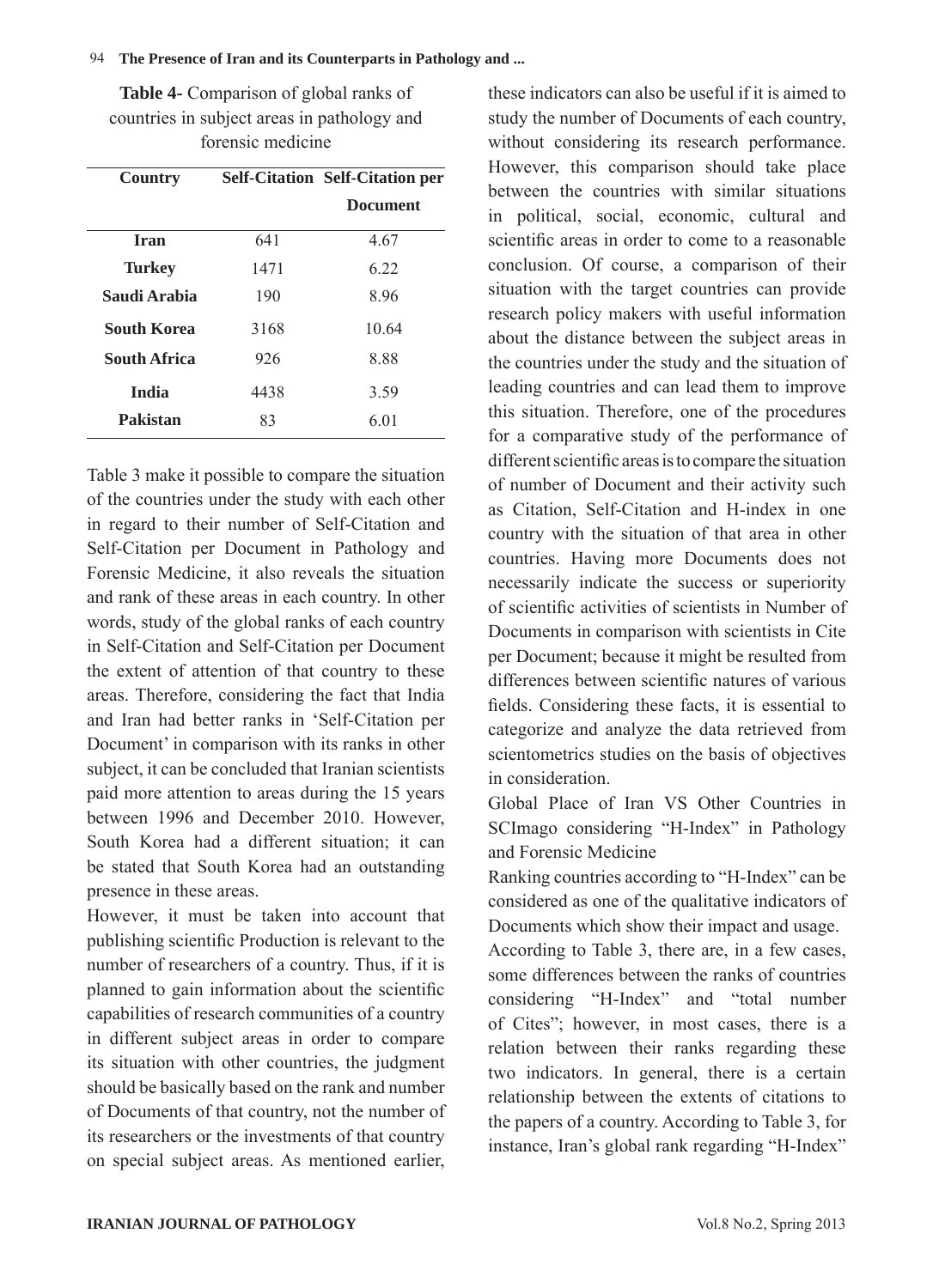fluctuated between 32 and 83 during the eleven years from 1997 to 2007; however, in most subject areas such as 'chemistry', 'engineering', 'materials sciences' and 'mathematics', Iran had higher ranks in comparison with other countries under the study regarding both "total number of papers", and "total number of citations". On the other hand, Iran was situated in a low place in subject areas such as 'microbiology' and 'economics and business' considering both "total number of papers" and "total number of citations". Although there might be slight differences between some subject areas in Iran, the greatest difference is seen in 'multidisciplinary'; because Iran achieved the 14th place considering "total number of papers", but in the  $63<sup>rd</sup>$  place regarding "total number of citations". Therefore, it can be stated that global rank of Iran regarding "total number of citations" had greater fluctuation than its rank considering "total number of papers". Table 3 shows that there is a similar situation in other countries under the study. For instance, South Korea gained higher ranks in subject areas such as 'materials sciences, 'engineering', 'chemistry' and 'physics', in comparison with other countries under the study, considering both "total number of papers" and "total number of citations".

| <b>Country</b>      | <b>H-Index</b> | <b>Cites</b> |
|---------------------|----------------|--------------|
| <b>South Korea</b>  | 53             | 19357        |
| <b>India</b>        | 35             | 12629        |
| <b>Turkey</b>       | 31             | 9116         |
| <b>South Africa</b> | 37             | 7020         |
| <b>Iran</b>         | 19             | 2234         |
| <b>Pakistan</b>     | 13             | 577          |
| Saudi Arabia        | 22             | 2198         |

**Table 5-** Global ranks of countries in Scimago considering "Total Number of Cites"

In general, it can be stated that South Korea, India and Turkey had respectively the most number of citations in comparison with each other. Thus, it shows that Pakistan had a lower rank in other countries. The situation of Iran in 'total Cites' was better than Pakistan and Saudi Arabia in this regard. The situation of South Korea in H-Index had a better rank in other countries.

## **Discussion**

According to the study, the situation of Iran under the study seemed to be better in some areas such as 'Cite per Documents' than their situation in other areas; however, this point should be taken into consideration that they did not have an equal presence in all areas. As mentioned earlier, considering "total number of Documents", Iran's global ranks in were higher than Saudi Arabia and South Africa and Iran's Rank in this area were lower than the other countries under the study. India gained the highest ranks, in comparison with the countries under the study, in 'Total of Documents'. South Korea had concentrated more on 'Total Cites' and 'H-Index' while South Africa had mainly focused on 'Cite per Document' (6). In general, it can be stated that all the 6 countries had some situation in some indicator than other countries. The following reasons can undoubtedly be considered as some of the most important factors affecting this situation and can be studied in separate.

### **Acknowledgements**

The authors declare that there is no conflict of interests.